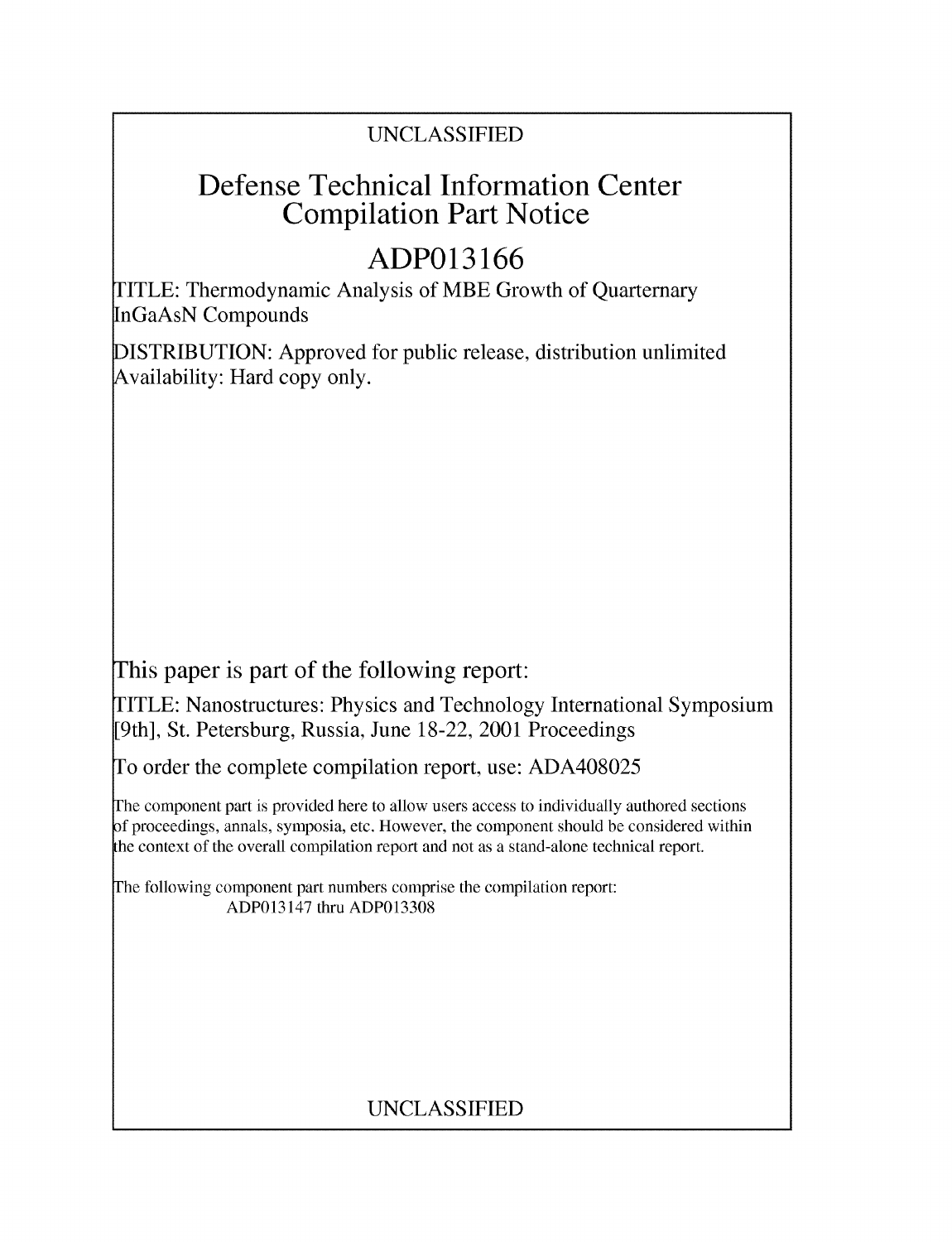### Thermodynamic analysis of MBE growth of quarternary InGaAsN compounds

*V A. Odnoblyudov,* A. Yu. Egorov, A. R. Kovsh, A. E. Zhukov, N. A. Maleev and V. M. Ustinov loffe Physico-Technical Institute, St Petersburg, Russia

InGaAsN has recently been proposed as a novel material for near-infrared lasers [1]. The merits of this material are due to the strong bowing in the bandgap of the GaAs-GaN alloy system, which offers the extension of the light emission range from GaAs-based structures to 1.3  $\mu$ m and longer. At the same time, the band-offsets between InGaAsN and GaAs are larger than in the conventionally used InGaAsP system, which should greatly improve hightemperature performance of 1.3  $\mu$ m lasers. The combination with the presently available GaAs/AlAs distributed Bragg reflector (DBR) technology could also lead to novel vertical cavity lasers for the long wavelength region.

Up to now the best results on GaInAsN QW laser structure were demonstrated by using the MBE as a growth technique [2-5]. However, there is a wide dispersion of the published characteristics of lasers based InGaAsN quantum wells. A little attention was paid to theoretical modelling and interpretation of the growth processes of the nitride-arsenide compound. The kinetic models of growth of GaInAsN quarternary alloys were developed in Ref. [6]. However, this approach did not predict a relationship between the growth parameters and the element composition of the growing film. And the question is still actual, how incorporation of indium into GaAsN compound affects the sticking coefficient of the nitrogen.

It has been shown recently that molecular beam epitaxy can be considered in the framework of thermodynamic description under assumption that equilibrium between the gas and solid phases is established on the surface of the crystal at the substrate temperature [7, **8].** In this work we present the thermodynamic analysis of the growth of nitrogen containing ternary and quaternary Ga(In)AsN compounds. The used model allows us to predict the nitrogen mole fraction in the grown alloys as a function of external growth parameters (IIIand V-group element fluxes and growth temperature).

We use the thermodynamic model developed in **[9]** for the analysis of the MBE growth of the quaternary (ternary) nitrogen containing compounds. The acting mass law describes the equilibrium between the gas and solid phases. The substrate temperature is taken as the system temperature. The properties of quaternary compounds are described within the model of regular solution [10]. Nitrogen atoms are assumed to be the active species.

This model predicts that dependence of the nitrogen sticking coefficient on the substrate in the case of GaAsN growth has the range of constant value which is very close to unity, i.e. complete nitrogen incorporation into the growing film (Fig. 1). In the substrate temperature range of 480–550°C strong decrease of  $\eta$  with increasing T was observed. The dependence of the nitrogen mole fraction on the substrate temperature demonstrates the same behaviour as the dependence of the nitrogen sticking coefficient vs substrate temperature (Fig. 2), theoretical predictions are confirmed by the experimental data with the very good precision, which is of the order of accuracy of detecting the substrate temperature. The dependence of the nitrogen fraction in the GaAsN and in the InGaAsN layers on the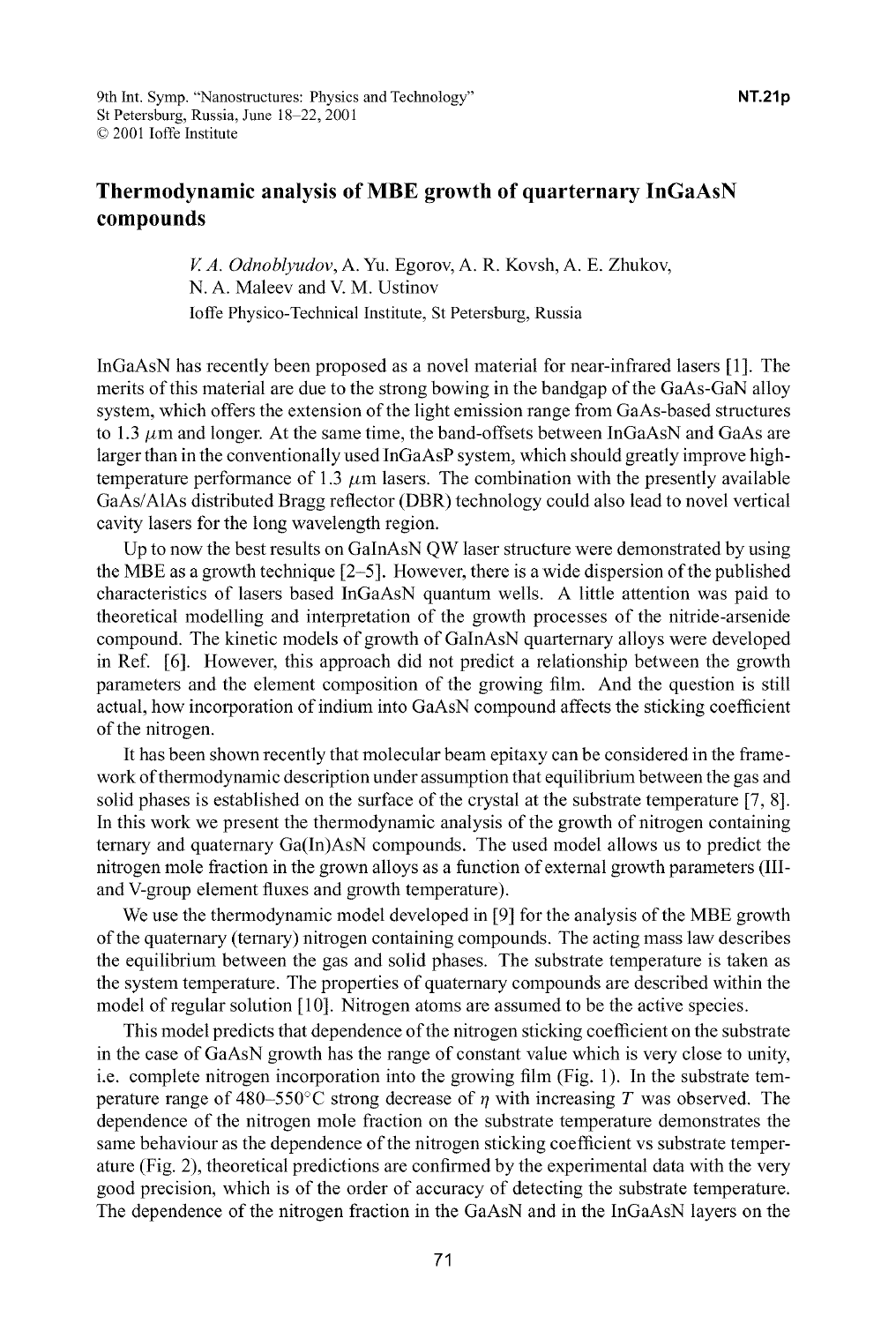

Fig. 1. The dependence of the nitrogen stick-<br>Fig. 2. The temperature dependence of the ing coefficient, **q,** on the substrate temperature, nitrogen mole fraction, y, for the growth of *T*, for the growth of GaAsN. ( $V = 1$  ML/sec, GaAsN. ( $V = 1$  ML/sec,  $F_{A_8}^0 = 1.5$  $F_{\text{As2}}^0$  = 1.5 · 10<sup>15</sup> cm<sup>-2</sup>s<sup>-1</sup>,  $F_N^0$  = 1.2 · 10<sup>15</sup> cm<sup>-2</sup>s<sup>-1</sup>  $10^{13}$  cm<sup>-2</sup>s<sup>-1</sup>).



the nitrogen,  $\eta$ , for GaAsN growth under var-<br>ied flux of As and constant fluxes of N  $(F_N^0 = 1 \text{ ML/sec}, F_{N-2}^0 = 1.5 \cdot 10^{15} \text{ cm}^{-2} \text{s} - 1, F_N^0 = 1.5 \cdot 10^{15} \text{ cm}^{-2} \text{s}$ ied flux of As and constant fluxes of N ( $F_N^0$  = 1.2 · 10<sup>13</sup> cm<sup>-2</sup>s<sup>-1</sup>) and Ga ( $V = 1$  ML/s), and fixed growth temperatures (curve 1  $T =$  of  $In_{0.25}GaAsN$  growth, curve 2 does the case 440°C, curve 3  $T = 490$ °C). Experimental data of GaAsN growth. for  $T = 440^{\circ}$ C are shown as symbols and fitting curve 2.



 $F_N^0 = 1.2 \cdot 10^{13} \text{ cm}^{-2} \text{s}^{-1}$ .



Fig. 3. The calculated sticking coefficient of Fig. 4. The sticking coefficient of nitrogen,  $(s^{-1})$  and Ga ( $V = 1$  ML/s),  $1.2 \cdot 10^{13}$  cm<sup>-2</sup> $s^{-1}$ ). Curve 1 illustrates the case

growth rate was investigated (Fig. 3). In the range of high growth rates ( $V > 1$  ML/s) nitrogen sticking coefficient is close to unity and nitrogen may be considered as a dopant element, i.e.  $y(V)$  directly proportional to  $1/V$  function. In the range of lower growth rates the nitrogen sticking coefficient becomes less than unity and  $y(V)$  dependence deflects from the inverse proportionality. It should be taken into account in the case of the growth of  $In(Ga)AsN$  quantum dots because of typically small V in this case. It was found that the nitrogen sticking coefficient depends on the ratio of the  $V$  group elements fluxes (Fig. 4) and independent of the absolute values of those parameters in the range of typical atomic nitrogen fluxes. Thus, good agreement of the theoretical predictions and the experimental data was demonstrated. Moreover, it was shown that the nitrogen sticking coefficient is determined by the total group III elements flux, i.e. adding indium (keeping the constant